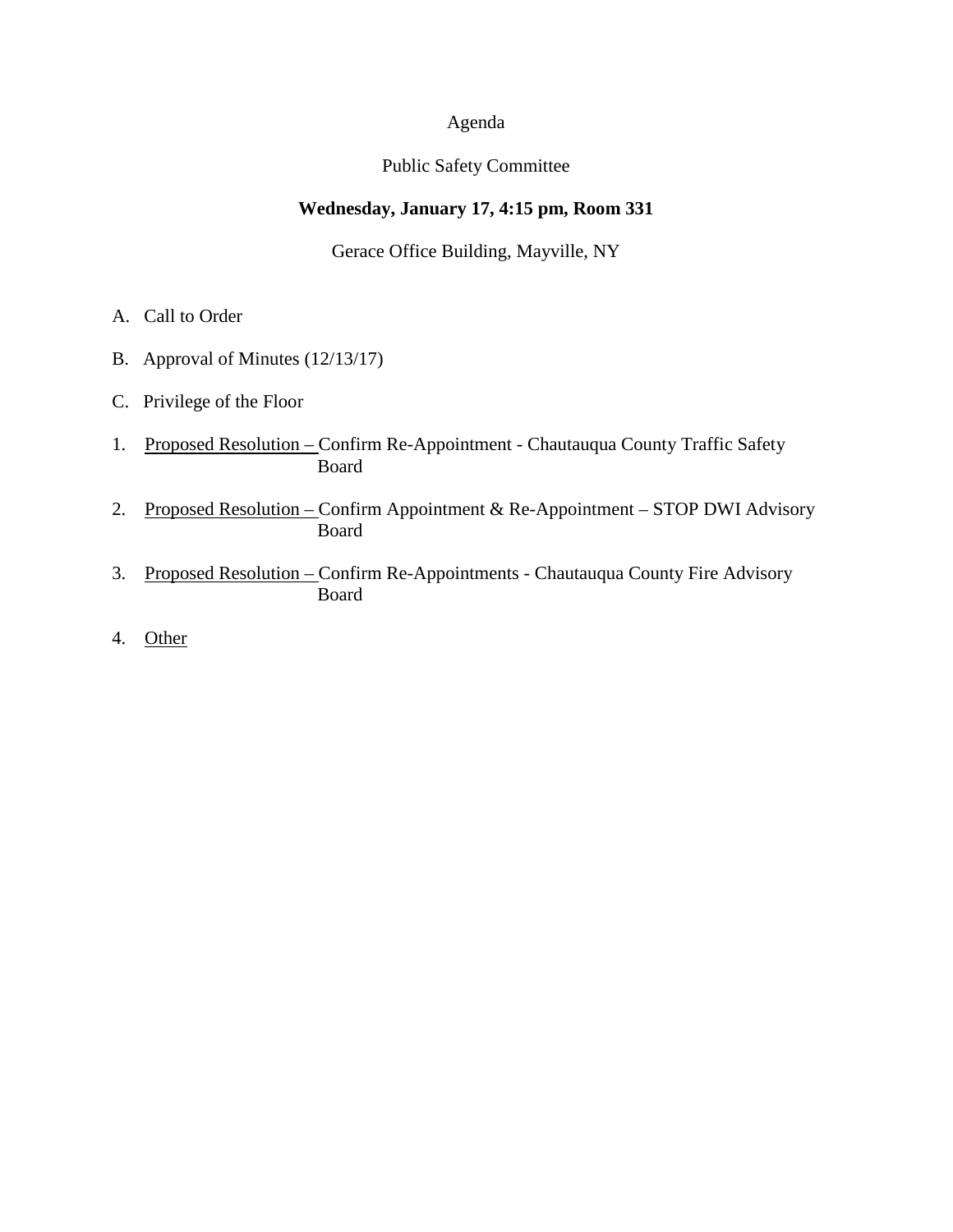## **CHAUTAUQUA COUNTY RESOLUTION NO. \_\_\_\_\_\_\_\_**

**TITLE:** Confirm Re-Appointment - Chautauqua County Traffic Safety Board

**BY:** Public Safety Committee:

**AT THE REQUEST OF:** County Executive George M. Borrello:

WHEREAS, County Executive George M. Borrello, has submitted the following re-appointment for action by the Chautauqua County Legislature; therefore be it

RESOLVED, That the Chautauqua County Legislature does hereby confirm the following re-appointment to the Chautauqua County Traffic Safety Board.

Legislator Lisa Vanstrom 55 Plummer Ave. Jamestown, N.Y. 14701 Term Expires: 7/31/20

## **\_\_\_\_\_\_\_\_\_\_\_\_\_APPROVED \_\_\_\_\_\_\_\_\_\_\_\_\_VETOES (VETO MESSAGE ATTACHED)**

**\_\_\_\_\_\_\_\_\_\_\_\_\_\_\_\_\_\_\_\_\_\_\_\_\_\_\_\_\_\_\_\_\_\_\_\_ \_\_\_\_\_\_\_\_\_\_\_\_\_**

**County Executive Date**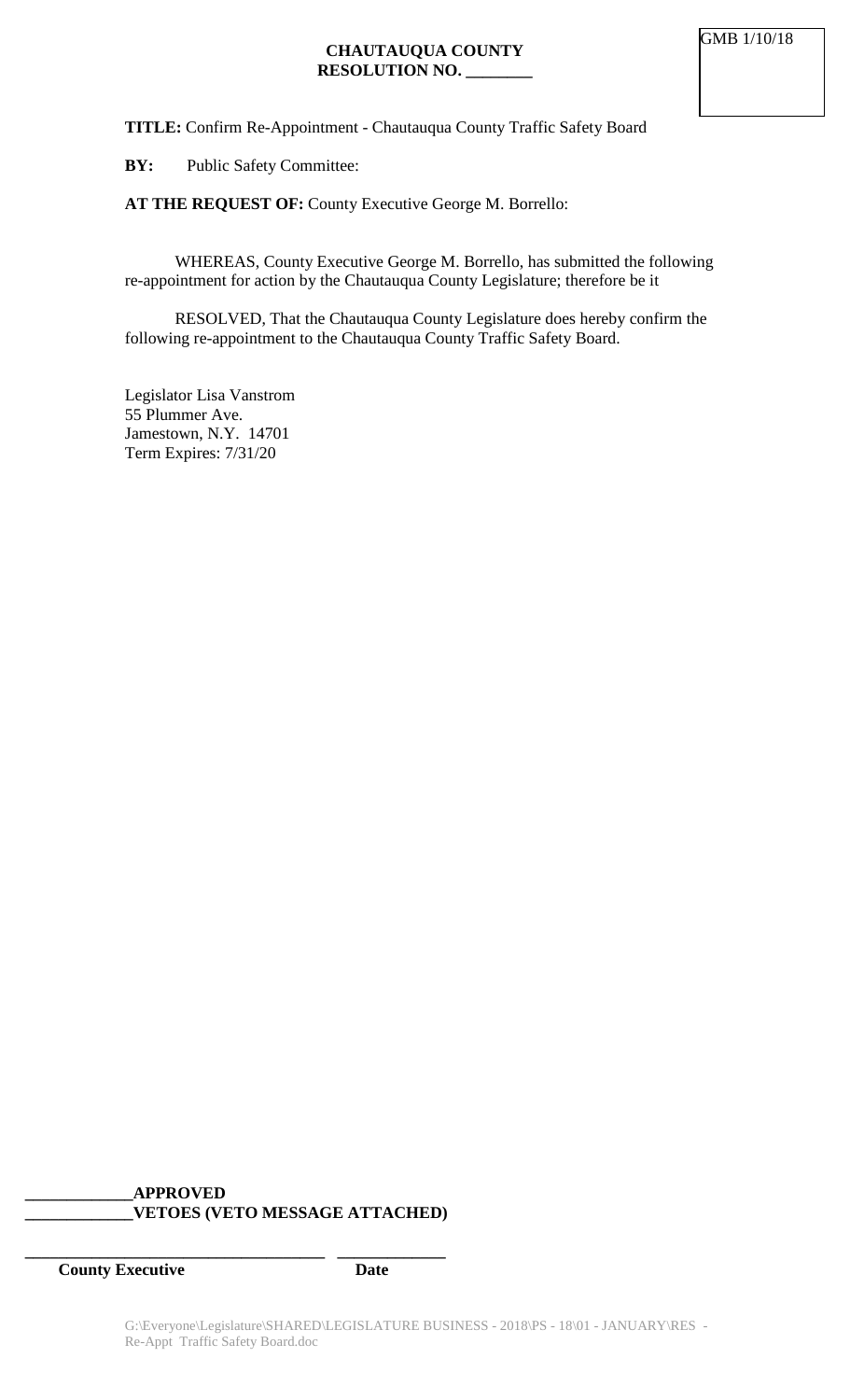**TITLE:** Confirm Appointment and Re-Appointment – STOP DWI Advisory Board

**BY:** Public Safety Committee:

**AT THE REQUEST OF:** County Executive George M. Borrello:

WHEREAS, George M. Borrello, County Executive, has submitted the following appointment and re-appointment for action by the Chautauqua County Legislature; therefore be it

RESOLVED, That the Chautauqua County Legislature does hereby confirm the following appointment and re-appointment to the STOP-DWI Advisory Board:

Re-Appointment

Legislator Elisabeth Rankin 4 Arlington Ave. Jamestown, N.Y. 14701 Term Expires: 12/31/19

New Appointment

3199 E. Main Rd. Dunkirk, N.Y. 14048 Term Expires: 12/31/19

Legislator Terry Niebel Replacing George Borrello

#### **\_\_\_\_\_\_\_\_\_\_\_\_\_APPROVED \_\_\_\_\_\_\_\_\_\_\_\_\_VETOES (VETO MESSAGE ATTACHED)**

**\_\_\_\_\_\_\_\_\_\_\_\_\_\_\_\_\_\_\_\_\_\_\_\_\_\_\_\_\_\_\_\_\_\_\_\_ \_\_\_\_\_\_\_\_\_\_\_\_\_**

**County Executive Date**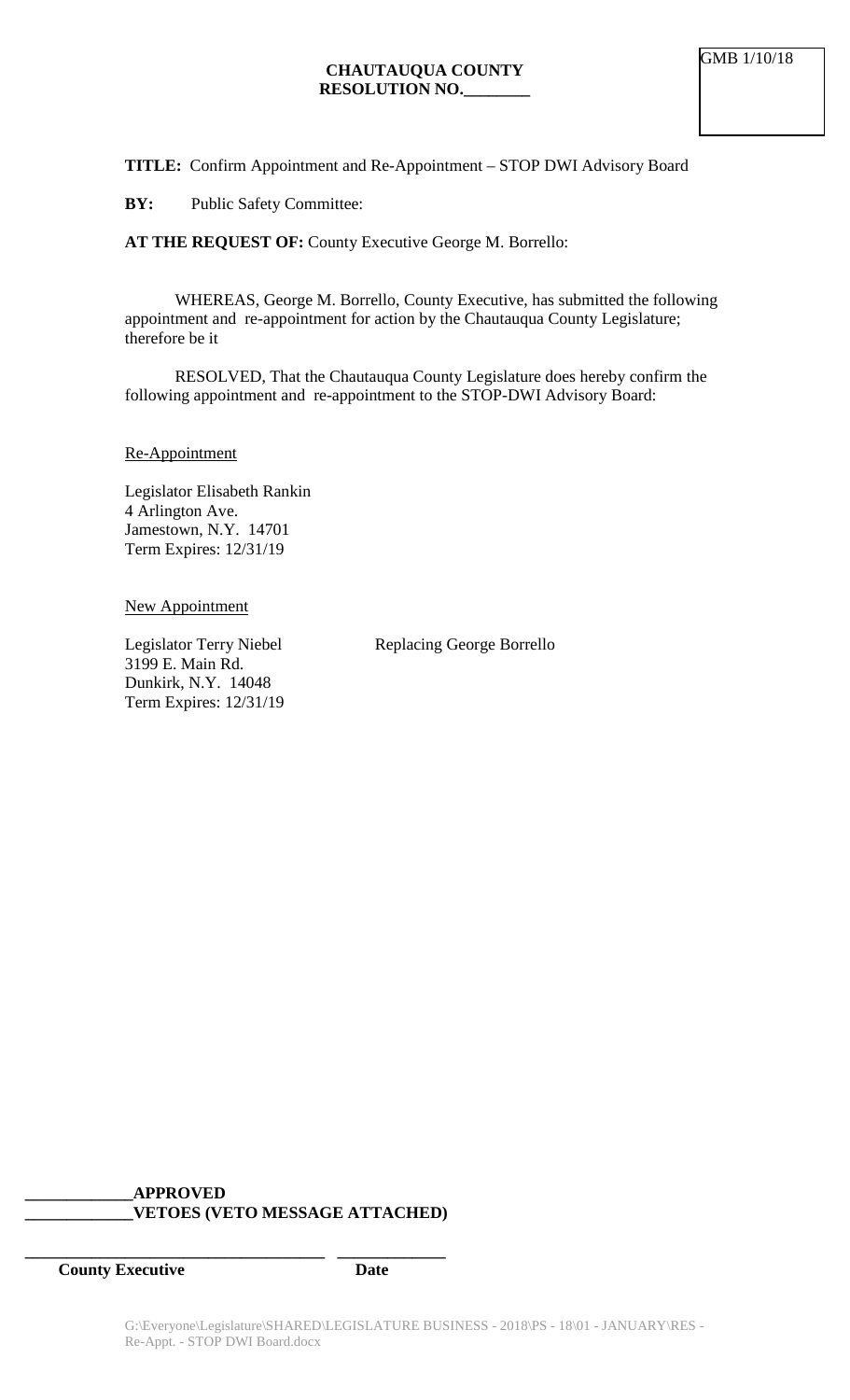#### **CHAUTAUQUA COUNTY RESOLUTION NO.\_\_\_\_\_\_\_\_\_\_\_\_\_**

**TITLE:** Confirm Re-Appointments-Chautauqua County Fire Advisory Board

**BY:** Public Safety Committee:

**AT THE REQUEST OF:** County Executive George M. Borrello:

WHEREAS, County Executive, George M. Borrello, has submitted the following reappointments to the Chautauqua County Legislature for action; now therefore be it

RESOLVED, That the Chautauqua County Legislature hereby confirms the following reappointments to the Chautauqua County Fire Advisory Board.

#### 1<sup>st</sup> Battalion

Lawrence Barter **Internal Community** Jeffrey Griewisch 9 Pine Drive 26 Burgess Street Fredonia, NY 14063<br>
Term Expires: 1/31/19<br>
Term Expires: 01/31/19

Steve Lehnen Allen Parker 9791 Route 60 8562 Shumla Road Fredonia, NY 14063 Cassadaga, NY 14718

Brian Purol **Christopher Wichlacz** 3681 New Road 3381 Tarbox Road Dunkirk, NY 14048 Cassadaga, NY 14718 Term Expires: 01/31/19 Term Expires: 1/31/19

 $2<sup>nd</sup>$  Battalion

Al Akin Lyle Holland 5984 Manor Drive 47 Clinton Street Chautauqua, NY 14722 Westfield, NY 14787 Term Expires: 1/31/19 Term Expires: 1/31/19

Matthew Oehlbeck Mark Smith 159 Park Street 9437 E. Main Road Sherman, NY 14781 Ripley, NY 14775

Ronald Trippy Burl Swanson 6755 S. Portage Road 6168 Wright Road

Term Expires: 01/31/19

Term Expires: 1/31/19 Term Expires: 01/31/19

Term Expires: 1/31/19 Term Expires: 1/31/19

Westfield, NY 14787 Dewittville, NY 14728 Term Expires: 1/31/19 Term Expires: 1/31/19

### **\_\_\_\_\_\_\_\_\_\_\_\_\_APPROVED \_\_\_\_\_\_\_\_\_\_\_\_\_VETOES (VETO MESSAGE ATTACHED)**

**County Executive Date**

\_\_\_\_\_\_\_\_\_\_\_\_\_\_\_\_\_\_\_\_\_\_\_\_\_\_\_\_\_\_\_\_\_\_ \_\_\_\_\_\_\_\_\_\_\_\_\_\_